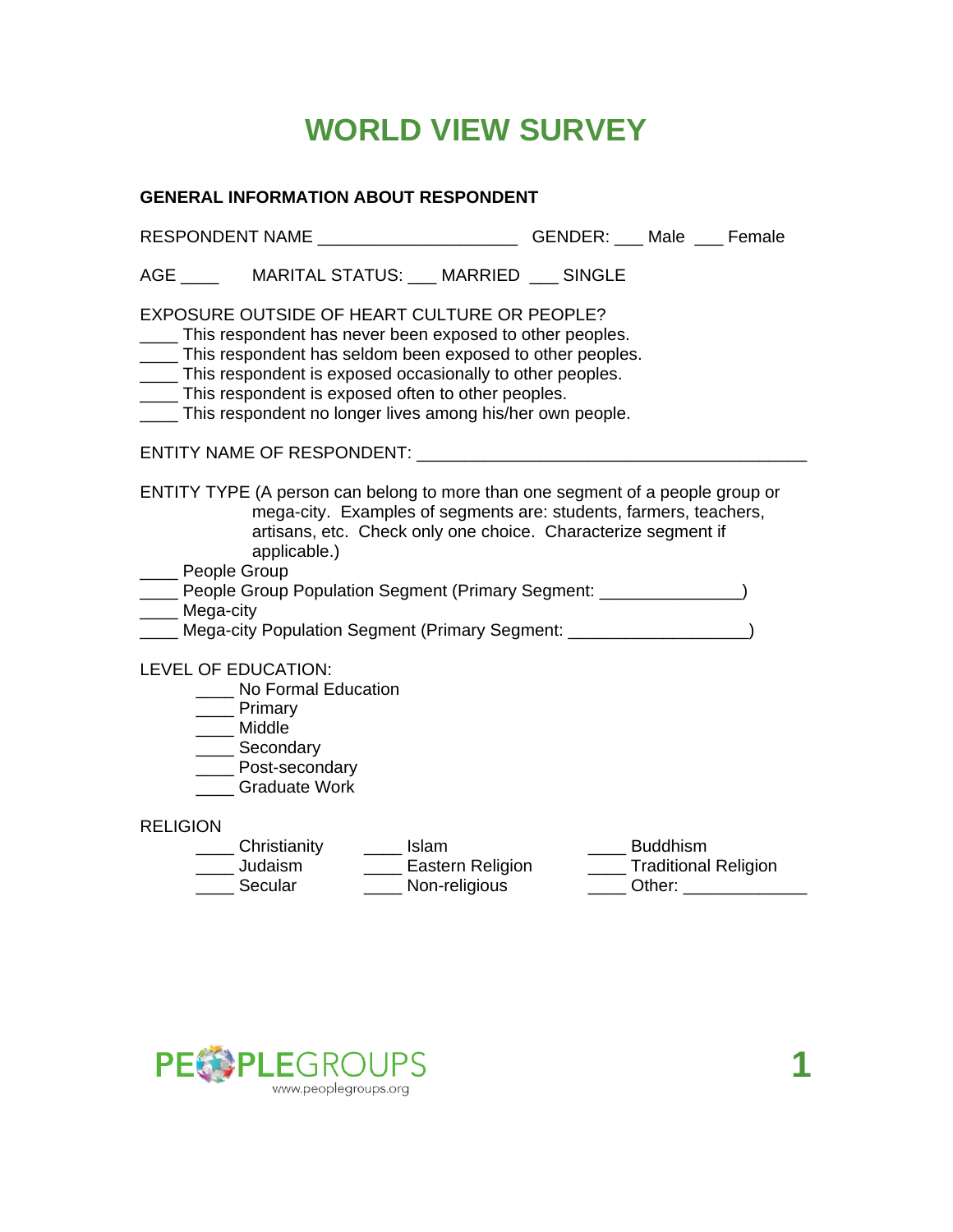## **GENERAL INFORMATION ABOUT INTERVIEWER**

#### INTERVIEWER NAME

DESCRIBE THE SETTING FOR OBTAINING YOUR INFORMATION \_\_\_\_\_\_\_\_\_\_\_\_\_

#### **PERSONAL VIEWS OF RESPONDENT**

 I. Thank you for meeting me to help me get a better understanding of your view about the world. I would like to start out by asking you a few questions about "family." Would you mind?

\_\_\_\_\_\_\_\_\_\_\_\_\_\_\_\_\_\_\_\_\_\_\_\_\_\_\_\_\_\_\_\_\_\_\_\_\_\_\_\_\_\_\_\_\_\_\_\_\_\_\_\_\_\_\_\_\_\_\_\_\_\_\_\_\_\_\_\_\_\_

\_\_\_\_\_\_\_\_\_\_\_\_\_\_\_\_\_\_\_\_\_\_\_\_\_\_\_\_\_\_\_\_\_\_\_\_\_\_\_\_\_\_\_\_\_\_\_\_\_\_\_\_\_\_\_\_\_\_\_\_\_\_\_\_\_\_\_\_\_\_

- 1. What can you tell me about your family or families in your people group?
- 2. Who should lead the family, the husband or wife?
- 3. How are important decisions made in your family?
- 4. What is your main responsibility in your family?
- 5. How did your family choose where they now live?
- 6. How do you get money for your family?

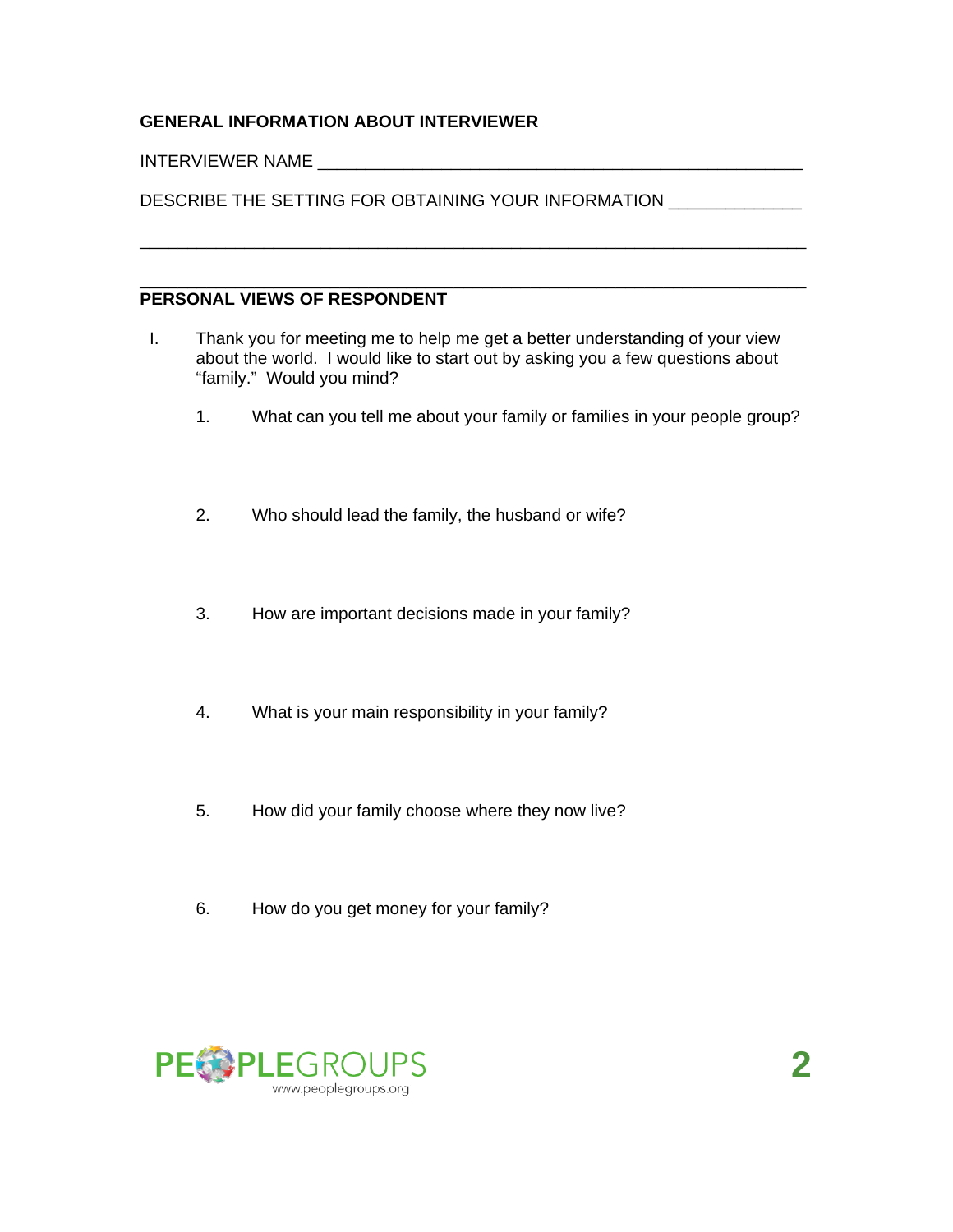- 7. When a husband or wife dies, what changes are made in the family?
- 8. How are your ways passed down to your children?
- 9. If you have important news to send to others in your family, how do you do it?
- 10. How are things inherited?
- 11a. How are people married?
- 11b. What is a good husband like?
- 11c. What is a good wife like?
- 11d. How are conflicts settled between a husband and a wife?
- 11e. How are people divorced?
- 11f. Where do people sleep in your houses?

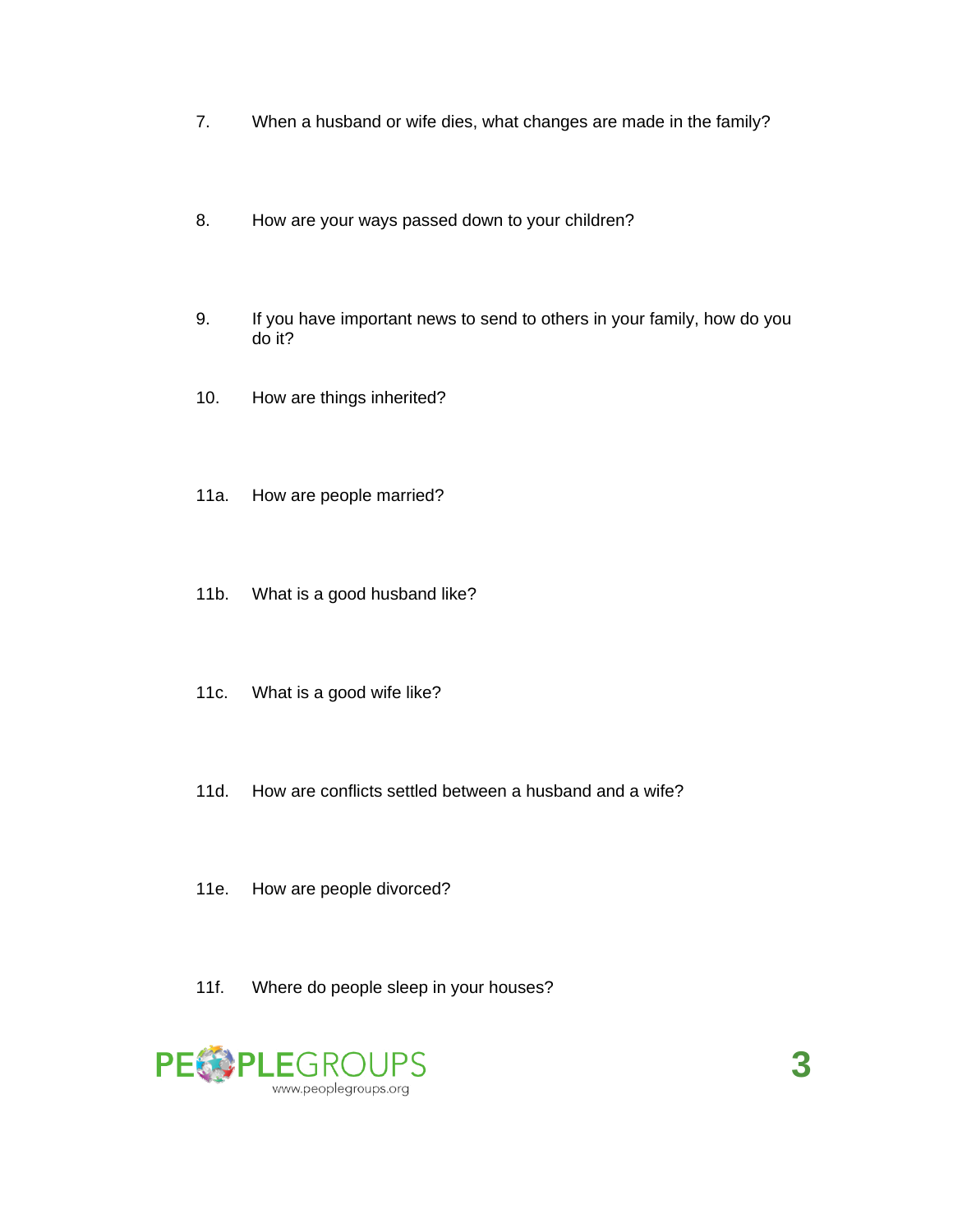- 12. How does a good father and mother raise their children?
- 13. What are some special days or events for your family?
- 14. How is your family different now than families long ago?
- II. May I ask you about where you live?
	- 1. How is your village, town or city organized? (Try to get an understanding of spatial arrangements of families, people groups, town leader's house, water, meeting areas, businesses, worship places, etc. Use a separate sheet of paper to draw a simple map showing the location or a typical arrangement. Perhaps some pictures can be found in books or on-line which show a typical location.)
	- 2a. What time of day do you normally sit and talk with friends?
	- 2b. What is the best time of day to see people about important matters?
	- 2c. Where do people usually meet together to talk: Men?

Women?



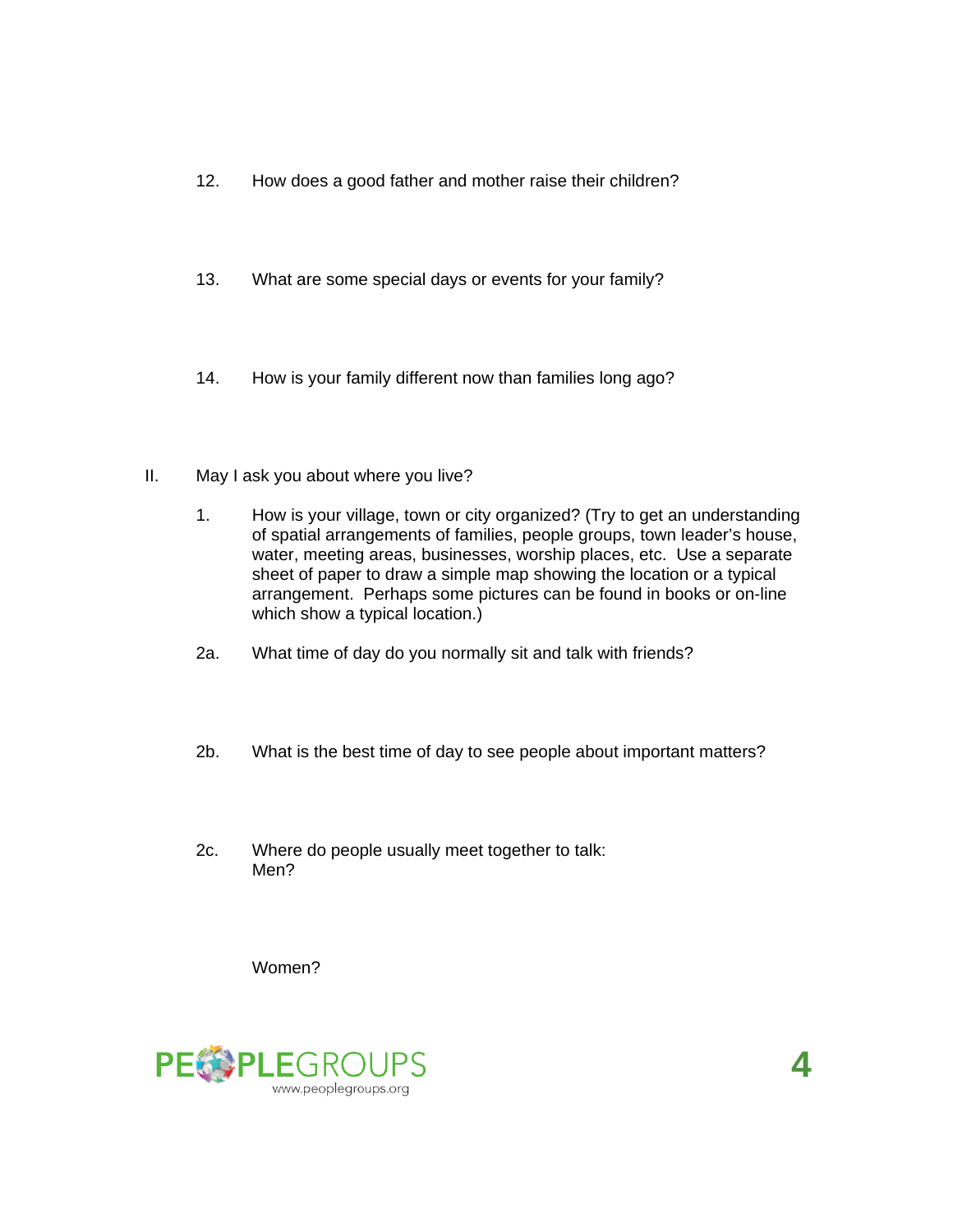Children?

- 2d. What are the things you do when someone dies?
- 2e. If your wife has a new baby how will people respond?
- 3. How do your people treat strangers or people who have different views?
- 4. How did you or your landlord get this land?
- 5a. What is your main leader like?
- 5b. Do you have other leaders?
- 5c. How are leaders chosen?
- 5d. What are the responsibilities of your leaders?

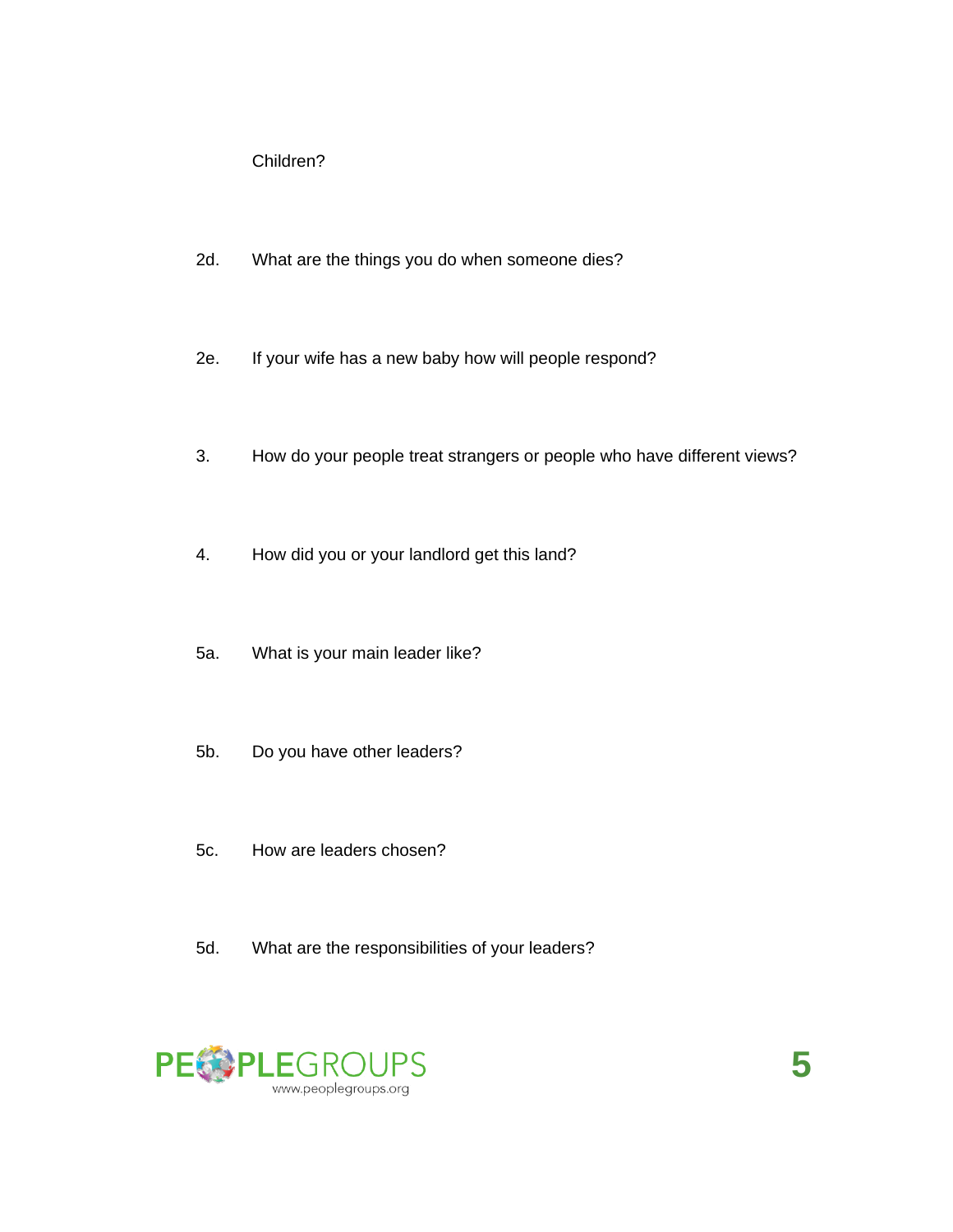- 5e. How do leaders loose the right to lead?
- 6. What things do good people do to help others in the community?
- 7. What things do bad people do to hurt others in the community?
- 8a. What are some traditions your people follow?
- 8b. What are some festivals or celebrations you normally celebrate each year?
- 9a. What crafts/arts/skills are important to your village?
- 9b. Do you have contests in your community?
- 10. How do you hear about important news?
- 11. What rights do people have in your communiity?



**6**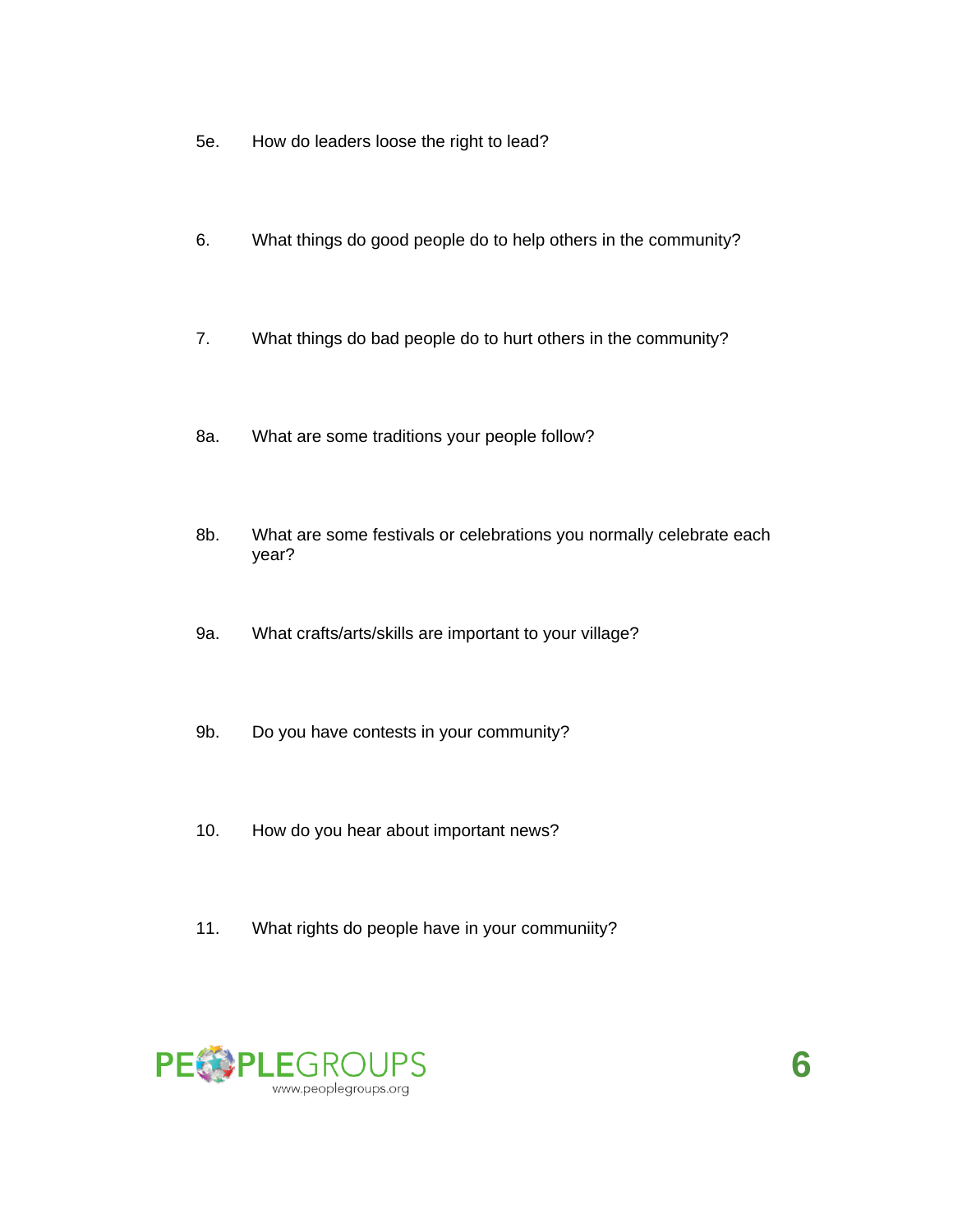- 12a. How are people taught things in your community?
- 12b. How do you remember messages you hear from others?
- 13a. What are some of the types of work people do in your community?
- 13b. What work is important in your community?
- 13c. What work is not important in your community?
- 14. If you caught a thief in your community what would you do?
- 15. If someone is sick in your community what do they do?

#### III. May I ask you about your beliefs?

- 1. How do you worship God?
- 2. What person in your community helps you with God?

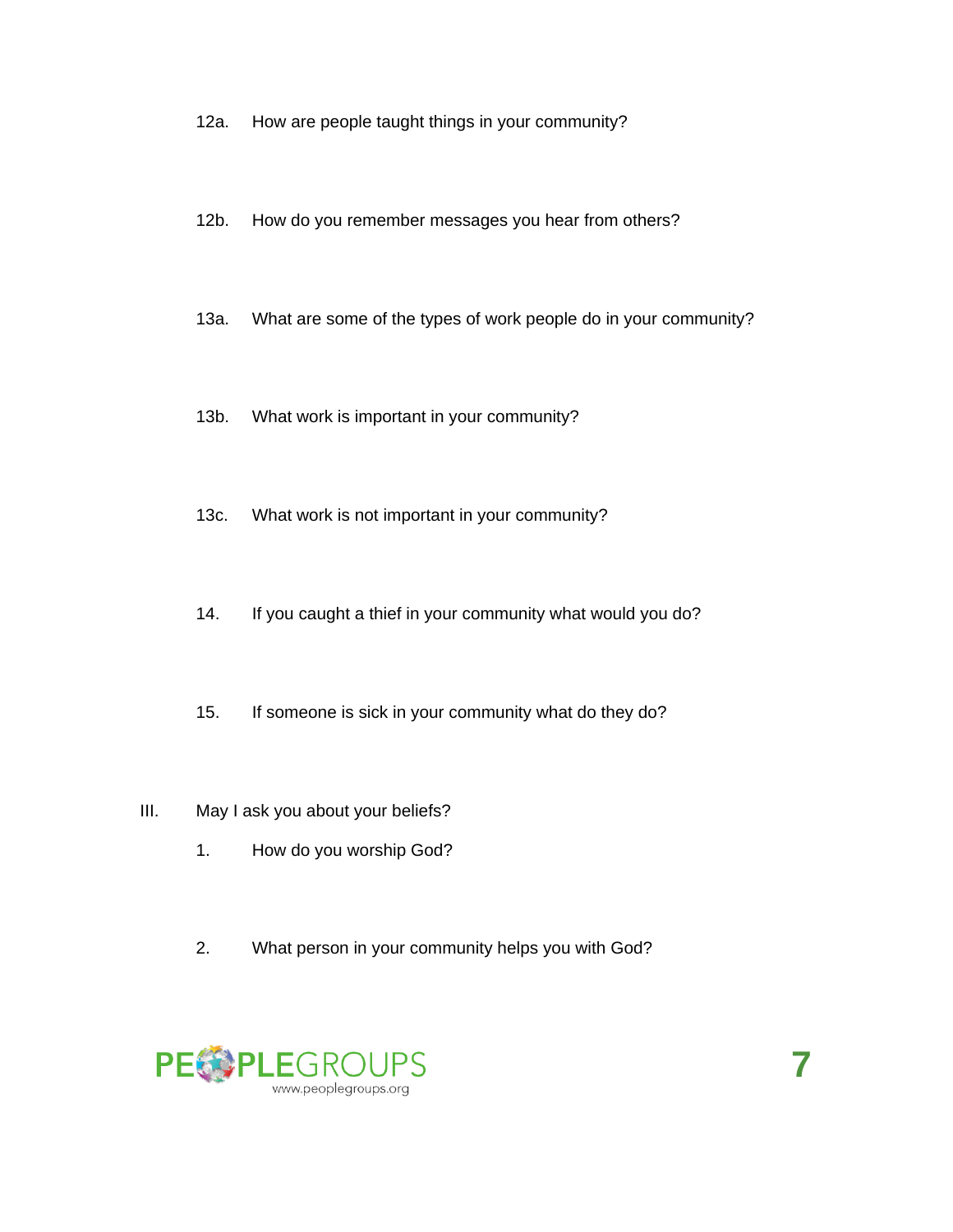- 3. What things do you need to know God better?
- 4. What religious events take place in your community?
- 5a. What does God want from you?
- 5b. What does God not want from you?
- 5c. How do you feel about God?
- 5d. How does God feel about you?
- 5e. How did life begin in the world?
- 5f. Are people mostly good or mostly bad?
- 5g. What kinds of spirits help God?
- 5h. What will happen to you when you die?

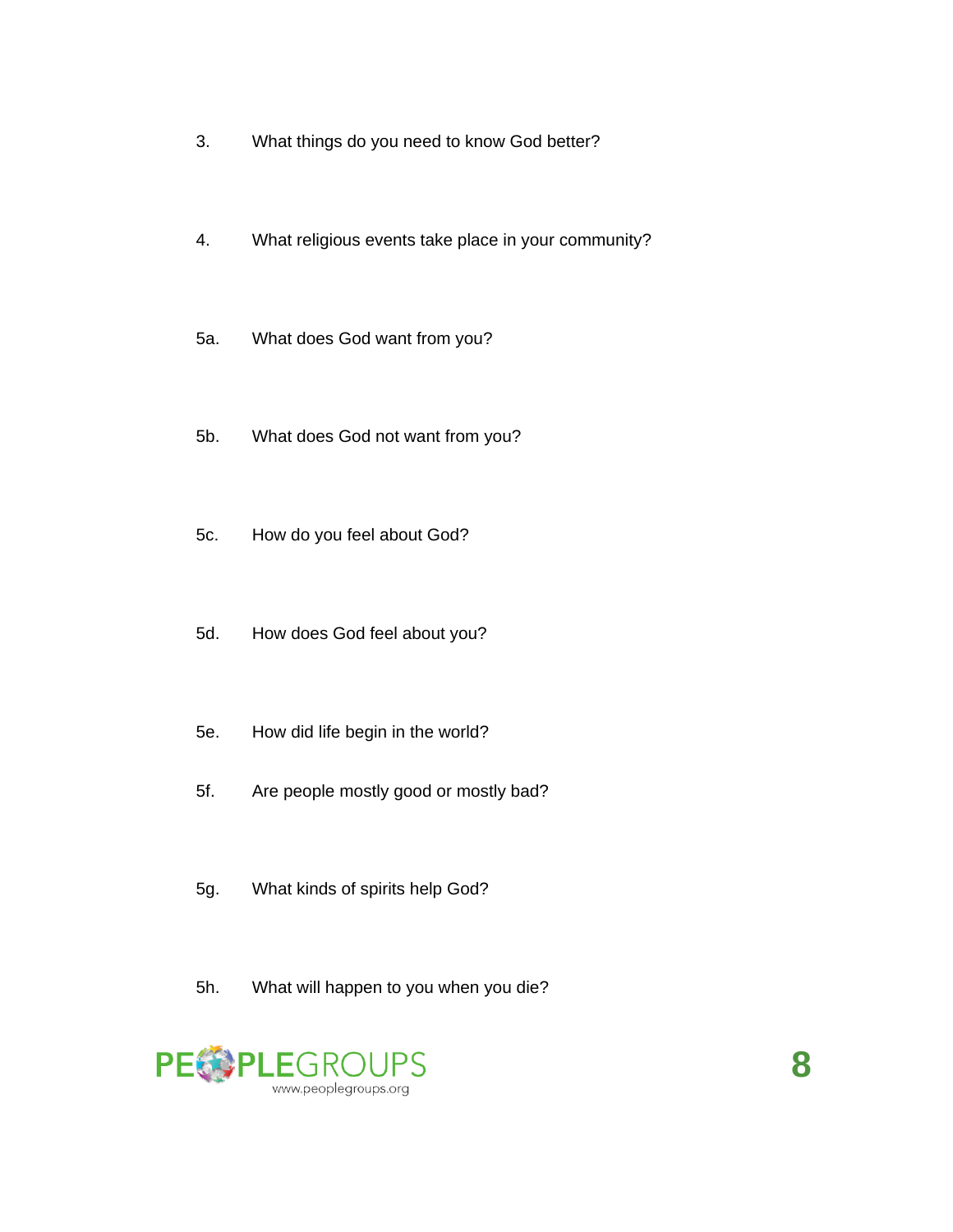- 5i. Why do people get sick?
- 5j. What will happen to those who obey God?
- 5k. What will happen to those who disobey God?
- 5l. Can you do anything to make God treat you better?
- 6. How does God work in your community?
- 7. How does God work in your family?
- 8. How does God work in your life?
- 9. How do you choose those who lead worship in your community?
- 10. Are there spirits around us or in things we see?

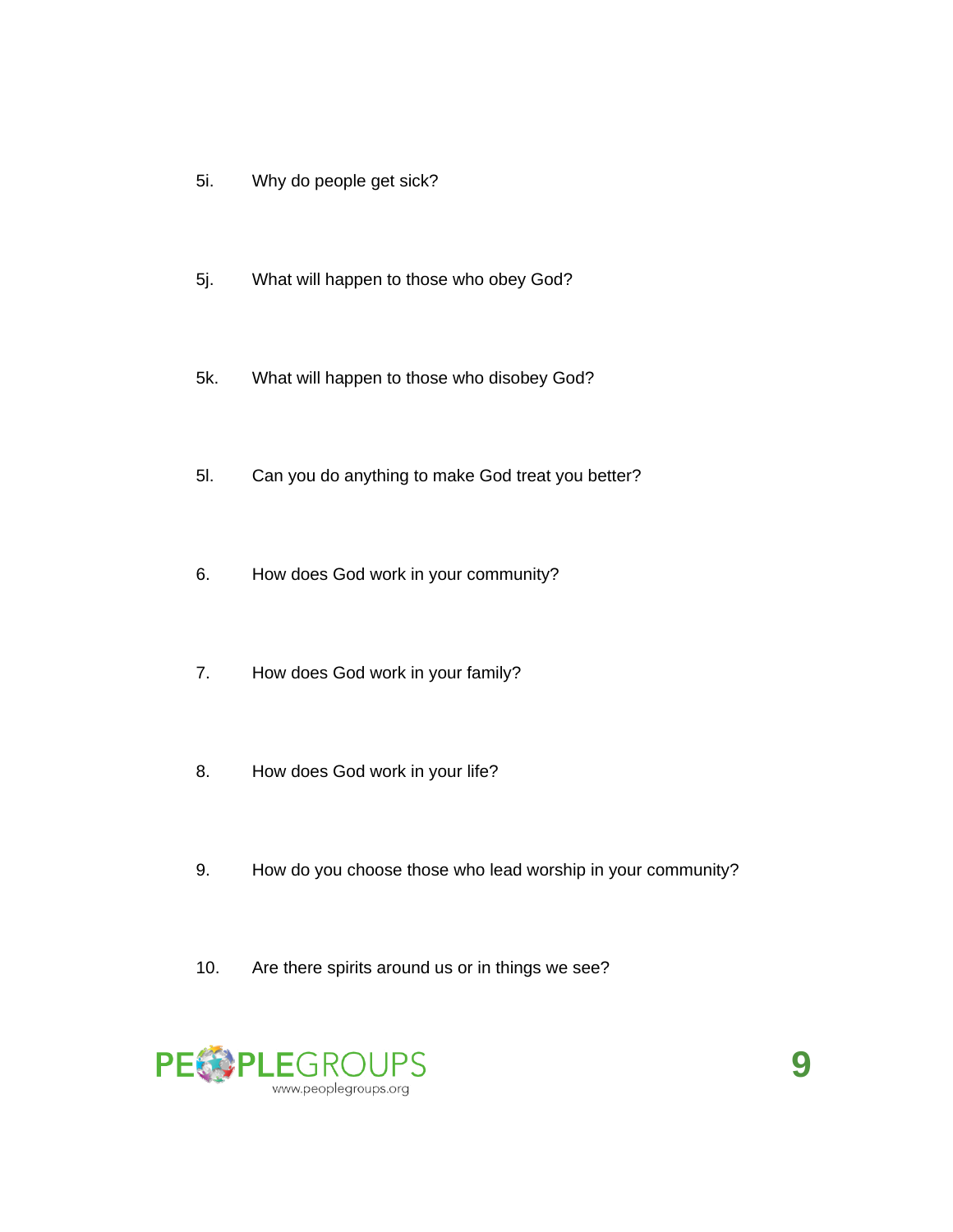- 11. What can witches do and not do?
- 12. Do we need to make sacrifices?
- 13. How can other people know that you believe in God?
- IV. May I ask you about money things?
	- 1. What work do most of the people in your community do to make money?
	- 2. How do you decide the price to ask for what you sell?
	- 3. What kinds of work get a lot of money?
	- 4a. How do you borrow?
	- 4b. How would you repay?
	- 5. Do you usually barter or trade to get something?

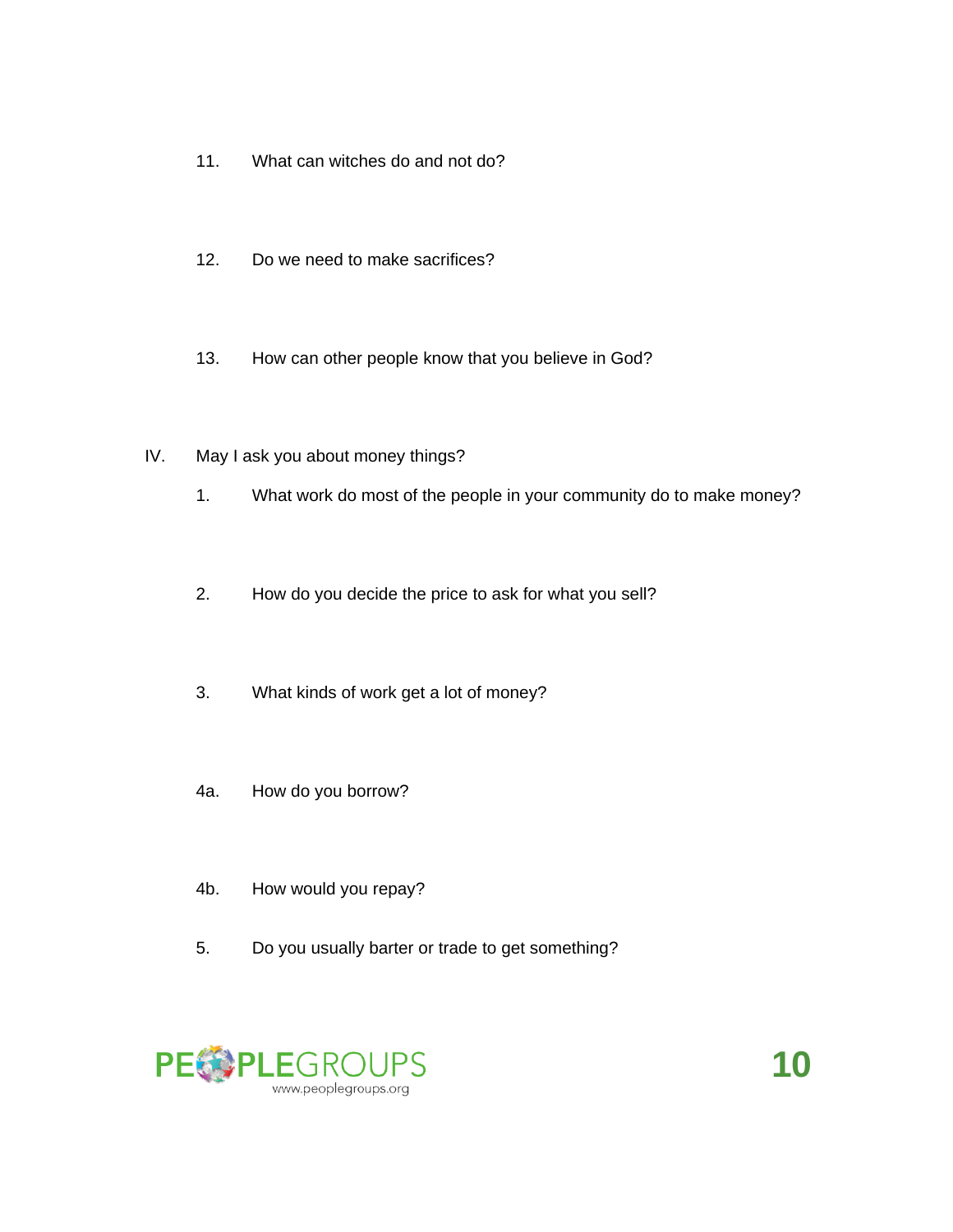- 6. When you get too old to work, how will you live?
- V. Is there anything else you could tell me that would help me to understand you or your people?